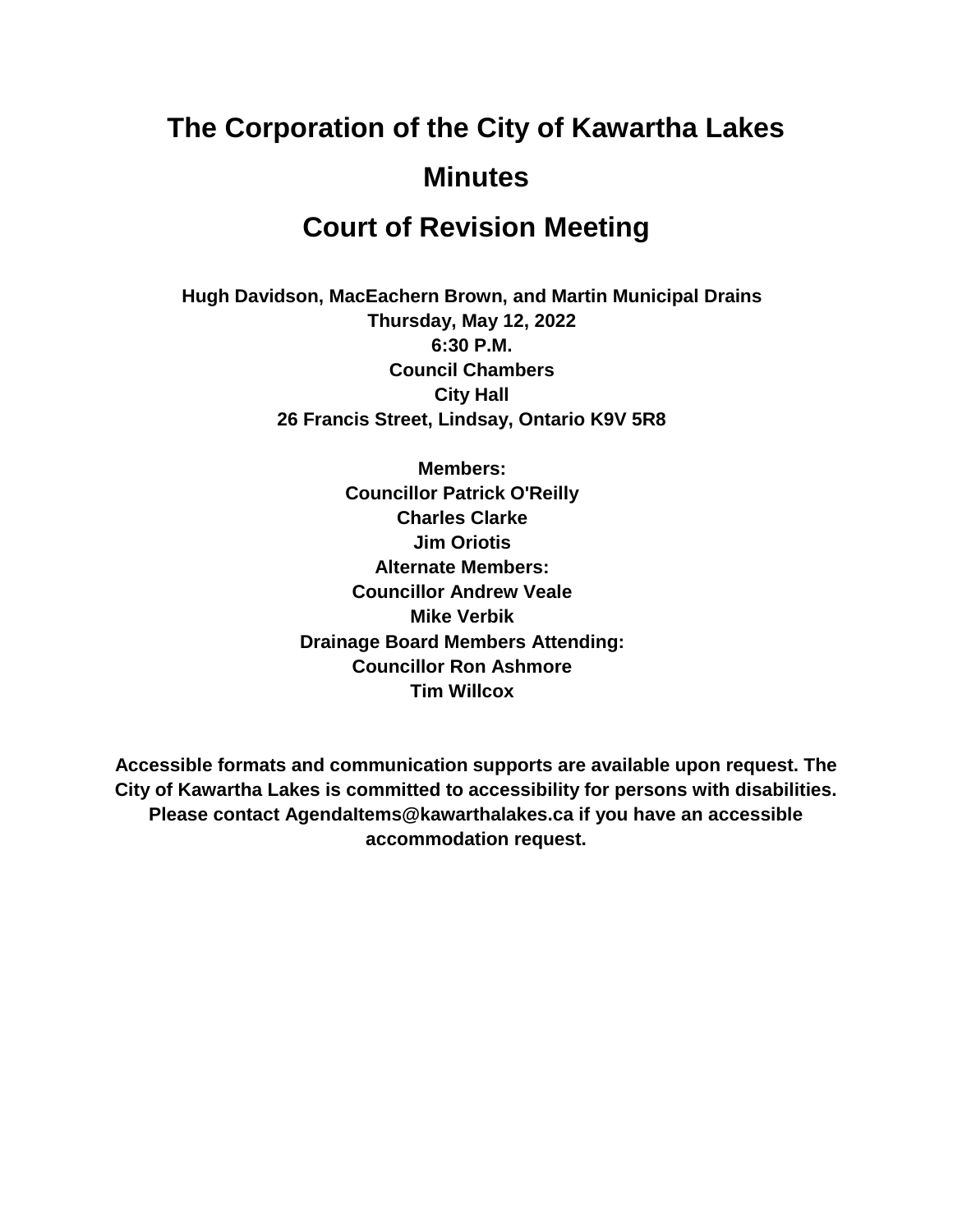#### **1. Call to Order and Administrative Business**

#### 1.1 Call to Order

Deputy Clerk and Recording Secretary J. Watts called the meeting to order at 6:31 p.m. Court of Revision members Councillor P. O'Reilly, and J. Oriotis, and alternate member Councillor A. Veale were in attendance.

Drainage Board members Councillor R. Ashmore, and T. Willcox, Manager of Technical Services M. Farquhar, Drainage Superintendent R. Monaghan, Deputy Clerk S. O'Connell, and Administrative Assistant J. Berger were also in attendance.

Absent: Court of Revision Member C. Clarke and Alternate Court of Revision Member M. Verbik

1.2 Signing of the Oath of Members of the Drainage Act Court of Revision

Each member of the Court of Revision signed the Oath of a Member of the Drainage Court of Revision, as administered by Deputy Clerk and Recording Secretary J. Watts.

1.3 Appointment of Chairperson for Court of Revision

The Recording Secretary asked for nominations for the appointment of Chair.

Councillor O'Reilly nominated J. Oriotis for the position of Chair. J. Oriotis consented to the nomination

The Recording Secretary asked for nominations a second and third time and there were no further nominations.

- J. Oriotis took the Chair.
- 1.4 Convening of the Court and Adoption of the Agenda

Chair Oriotis convened the Court of Revision for the Hugh Davidson Section 78 Improvement, Martin, and MacEachern Municipal Drains.

# **COFR2022-001**

**Moved By** Councillor Veale **Seconded By** Councillor O'Reilly

**That** the agenda be adopted as circulated.

**Carried**

1.5 Declaration of Pecuniary Interest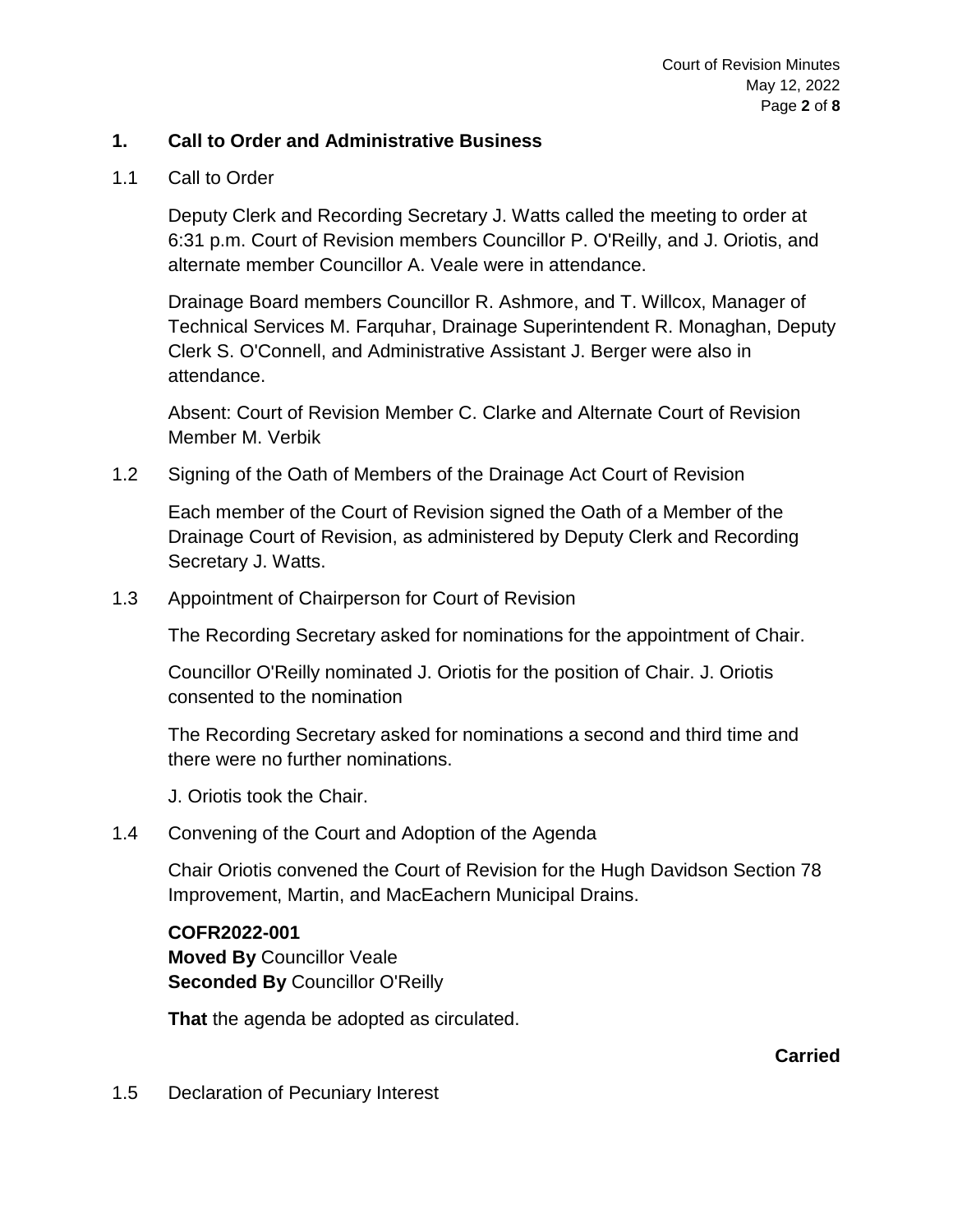There were no declarations of pecuniary interest disclosed.

#### **2. Appeals - Court of Revision**

The Chair stated that the Court of Revision will now consider three preliminarily adopted Municipal Drainage Assessment Schedules and any associated appeals, and noted that all comments received today by the Court of Revision may be considered as evidence in accordance with the Drainage Act.

# **2.1 Hugh Davidson Municipal Drain - Section 78 Improvement**

2.1.1 Appeals Received Prior to May 2, 2022 Deadline

The Chair stated that no appeals were received by the May 2, 2022 deadline.

#### 2.1.2 Late Appeals

The Chair confirmed with the Deputy Clerk if any late appeals were received. The Deputy Clerk confirmed no late appeals were received.

The Chair asked the Engineer assigned to the Hugh Davidson Municipal Drain Section 78 Improvement if they wished to make any final comments to the Engineer's Report or Preliminary By-law.

M. Gerrits, P. Eng. of M. Gerrits Consulting confirmed that his office received no appeals, and that he had nothing further to add at this time.

The Chair stated that with no further comments or appeals to be heard on this Municipal Drain, the Court of Revision would recess and make final deliberations on this matter at Item 3 on the Agenda.

# **2.2 Martin Municipal Drain**

2.2.1 Appeals Received Prior to May 2, 2022 Deadline

The Chair stated that no appeals were received by the May 2, 2022 deadline.

2.2.2 Late Appeals

The Chair confirmed with the Deputy Clerk if any late appeals were received. The Deputy Clerk confirmed no late appeals were received.

The Chair asked the Engineer assigned to the Martin Municipal Drain if they wished to make any final comments to the Engineer's Report or Preliminary Bylaw.

M. Gerrits, P. Eng. of M. Gerrits Consulting confirmed that his office received no appeals, and that he had nothing further to add at this time.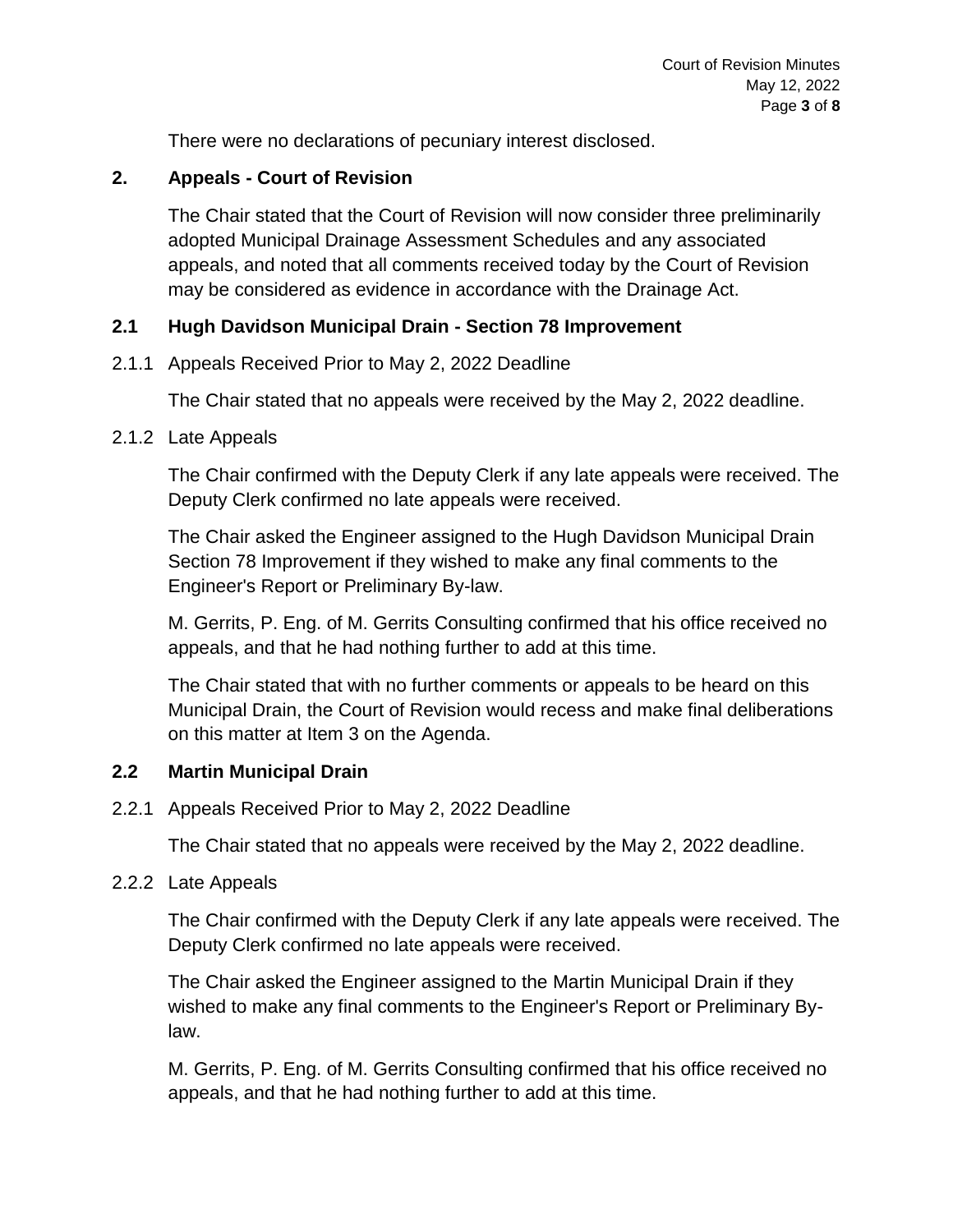The Chair stated that with no further comments or appeals to be heard on this Municipal Drain, the Court of Revision would recess and make final deliberations on this matter at Item 3 on the Agenda.

# **2.3 MacEachern Brown Municipal Drain**

2.3.1 Appeals Received Prior to May 2, 2022 Deadline

The Chair confirmed that two appeals were received by the May 2, 2022 deadline:

- The appeal of Carson and Margaret Thorn received on April 29, 2022; and
- The appeal of Paul Lokoff received on May 2, 2022.

#### **2.3.1.1 Appeal from Carson and Margaret Thorn**

Section 52 (1) Appeal of Assessment

The Chair inquired if the appellants were participating electronically at the meeting today.

The Deputy Clerk replied that the appellants were not in attendance.

The Chair asked the Deputy Clerk to read the appeal into the record. The Deputy Clerk read the appeal filed by Carson and Margaret Thorn on April 29, 2022 that was attached to, and circulated with the agenda.

The Chair inquired if the Engineers assigned to the Municipal Drain wished to address the appeal.

K. Smith, P. Eng. of D.M. Wills stated that he had nothing further to add at this time.

The Chair advised that the Court would consider the next appeal.

# **2.3.1.2 Appeal from Paul Lokoff**

Section 52(1) Appeal of Assessment

The Chair inquired if the appellant was attending the meeting electronically.

The Deputy Clerk confirmed that Mr. Lokoff was in attendance.

The Chair asked if Mr. Lokoff would read his appeal into the record.

Mr. Lokoff provided an overview of his appeal statement that was attached to, and circulated with the agenda. In summary, he noted his reasoning for his appeal being: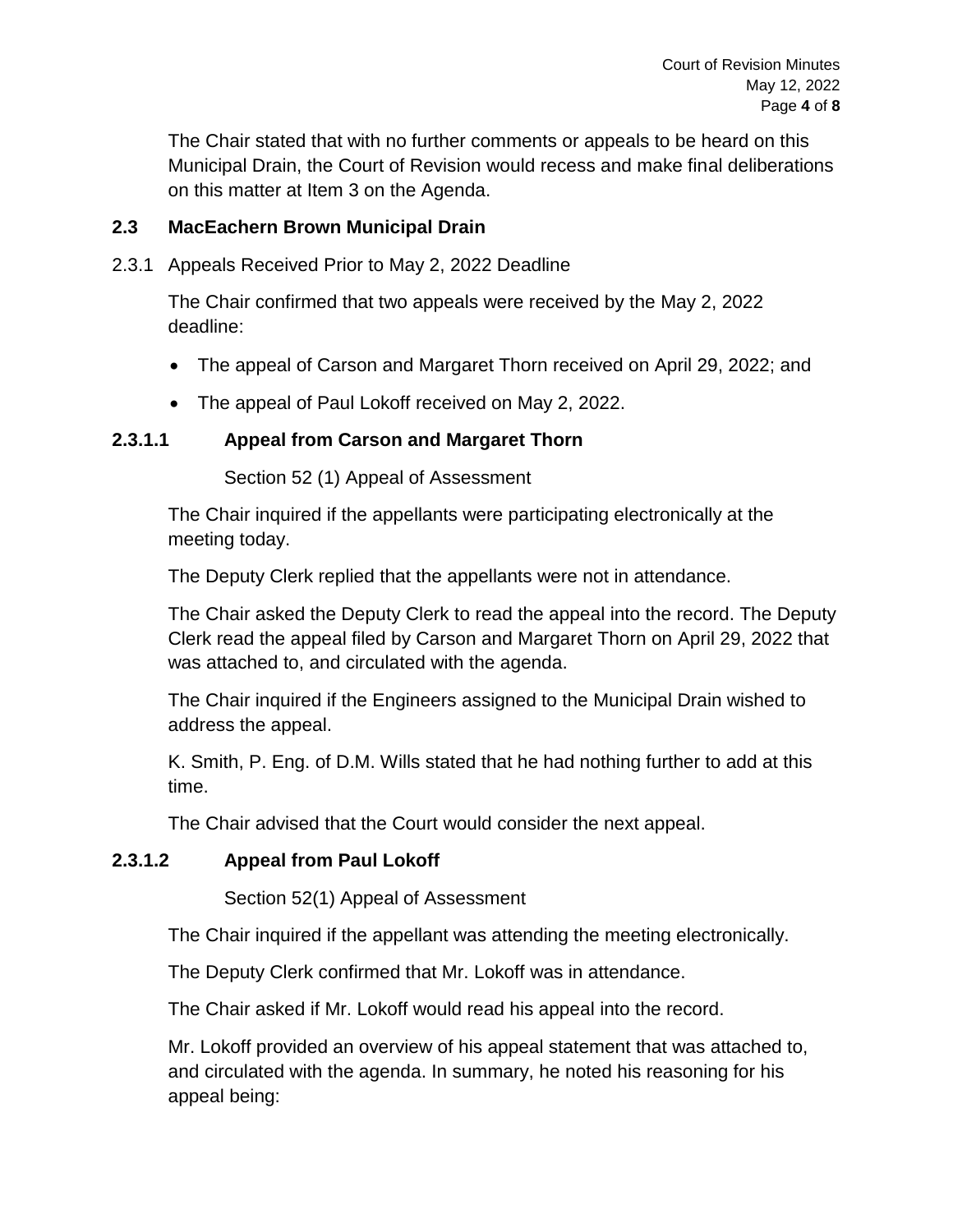- His assessment is too high;
- The reasoning for the Drainage Petition was because of the work done by Mr. Brown, and therefore DS&B Farms should be responsible for the assessment costs; and
- The Engineering costs are too high, as there already is an existing award drain in the area

Mr. Smith provided his evidence as to how the assessments on the Lokoff property were determined and responded to the issues put forth by Mr. Lokoff and members of the Court of Revision.

The Chair asked Mr. Lokoff if he wished to proceed with his appeal.

Mr. Lokoff confirmed that he wished his appeal be considered.

The Chair confirmed that there were no further comments at this time on this appeal.

2.3.2 Late Appeals

The Chair confirmed with the Deputy Clerk if any late appeals were received. The Deputy Clerk confirmed no late appeals were received.

The Chair asked the Engineer assigned to the MacEachern Brown Municipal Drain if they wished to make any final comments to the Engineer's Report or Preliminary By-law.

K. Smith, P. Eng. of D.M. Wills and Associates confirmed that his office received no appeals, and that he had nothing further to add at this time.

The Chair stated that with no further comments or appeals to be heard on this Municipal Drain, the Court of Revision would recess and make final deliberations on this matter at Item 3 on the Agenda.

# **3. Recess of the Court of Revision for Deliberations**

The Chair confirmed that the Court would now recess for deliberations on the matters in front of the Court today. He stated that the Court would deliberate with the Deputy Clerk/Recording Secretary, and the City's Drainage Superintendents.

All those participating electronically were placed in the waiting room, and Mr. Willcox and Mr. Gerrits left the Council Chambers, and the doors were closed.

The Court of Revision recessed at 7:07 p.m. to review the appeals and the evidence put forth.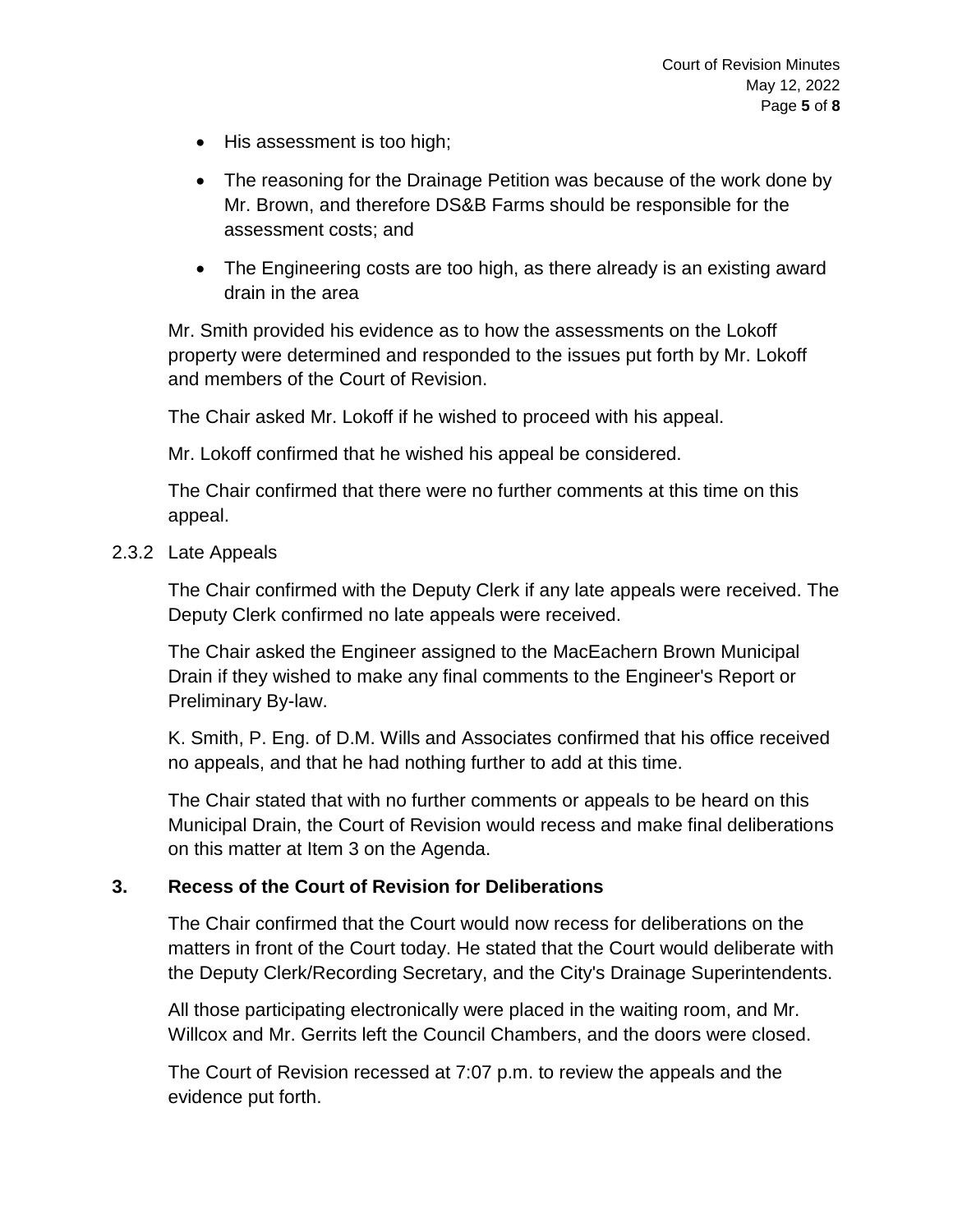The Court of Revision reconvened at 7:20 p.m.

All those participating electronically were brought out of the waiting room, and Mr. Willcox and Mr. Gerrits returned to the Council Chambers.

# **4. Decisions of the Court of Revision**

# **4.1 Hugh Davidson Municipal Drain - Section 78 Improvement**

4.1.1 Decision Regarding Any Appeals

No appeals were heard.

4.1.2 Decision Regarding Assessments and Provisional By-law

# **COFR2022-002 Moved By** Councillor Veale **Seconded By** Councillor O'Reilly

**That** the assessments contained in the **Hugh Davidson Municipal Drain - Section 78 Improvement Report**, by Drainage Engineer M. Gerrits, and as provisionally adopted by By-law 2022-050, are hereby confirmed; and

**That** should no other appeals be heard within the prescribed timelines, that Council proceed with the third reading of By-law 2022-050 at the next possible City Council meeting.

# **Carried**

# **4.2 Martin Municipal Drain**

4.2.1 Decision Regarding Any Appeals

No appeals were heard.

4.2.2 Decision Regarding Assessments and Provisional By-law

# **COFR2022-003 Moved By** Councillor O'Reilly

**Seconded By** Councillor Veale

**That** the assessments contained in the **Martin Municipal Drain Report**, by Drainage Engineer M. Gerrits, and as provisionally adopted by By-law 2022-065, are hereby confirmed;

**That** should no other appeals be heard within the prescribed timelines, that Council proceed with the third reading of By-law 2022-065 at the next possible City Council meeting.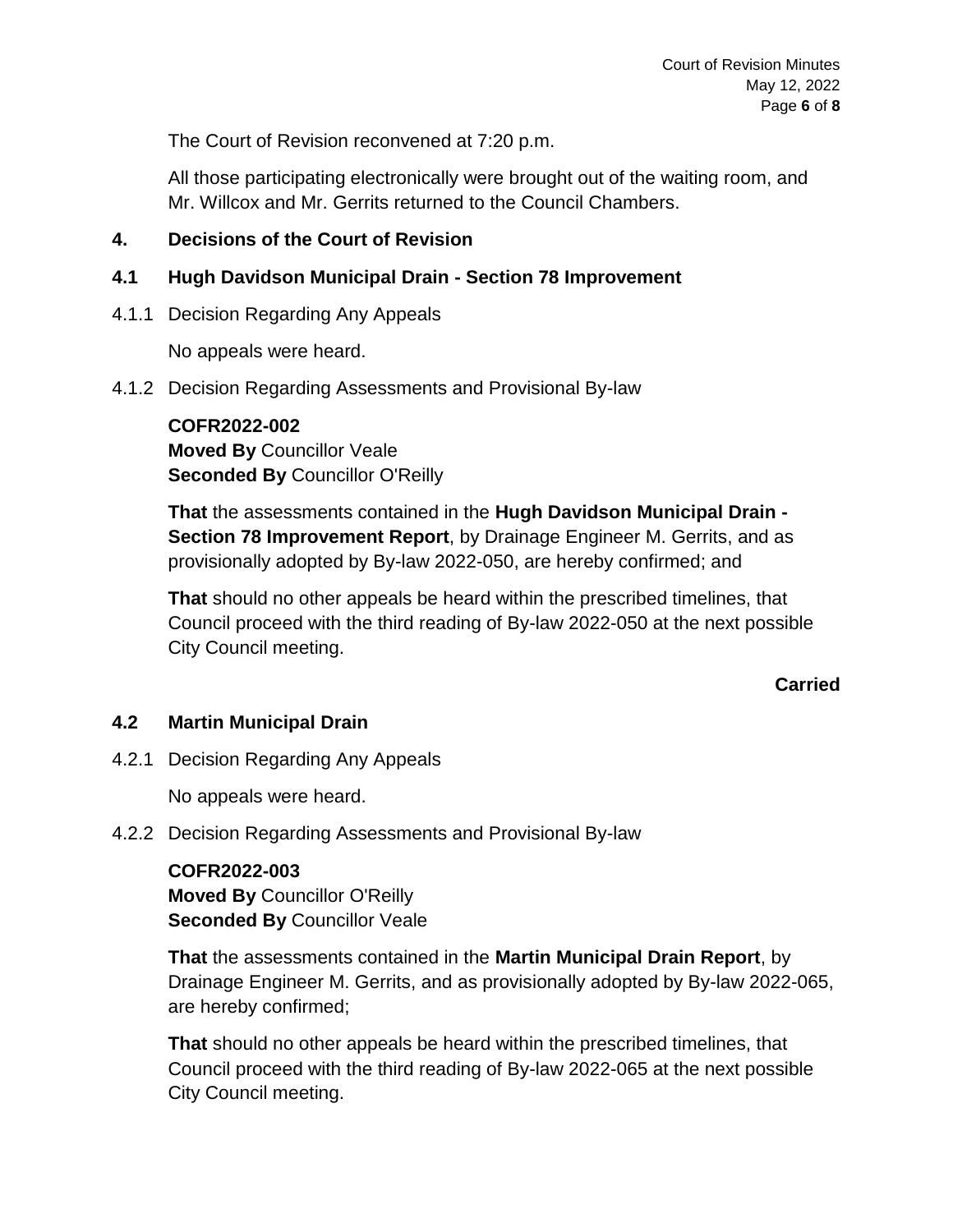Court of Revision Minutes May 12, 2022 Page **7** of **8**

#### **Carried**

#### **4.3 MacEachern Brown Municipal Drain**

#### 4.3.1 Decisions Regarding Any Appeals

**COFR2022-004 Moved By** Councillor O'Reilly **Seconded By** Councillor Veale

**That** we the Court of Revision for the MacEachern Brown Municipal Drain make the following decision with respect to the appeal filed by Carson and Margaret Thorn:

- That the appeal of Carson and Margaret Thorn be dismissed as the outlet and benefit liability assessments are consistent with other lands in the watershed; and
- That the owners failed to show justification for changes to their assessment.

#### **Carried**

#### **COFR2022-005**

**Moved By** Councillor Veale **Seconded By** Councillor O'Reilly

**That** we the Court of Revision for the MacEachern Brown Municipal Drain make the following decision with respect to the appeal filed by Paul Lokoff:

- That the appeal of Paul Lokoff be dismissed as the outlet and benefit liability assessments are consistent with other lands in the watershed; and
- That the owner failed to show justification for changes to their assessment.

#### **Carried**

4.3.2 Decision Regarding Assessments and Provisional By-law

**COFR2022-006 Moved By** Councillor O'Reilly **Seconded By** Councillor Veale

**That** the assessments contained in the **MacEachern Brown Municipal Drain Report**, by Drainage Engineers M. Hoar and K. Smith, and as provisionally adopted by By-law 2022-049, are hereby confirmed; and